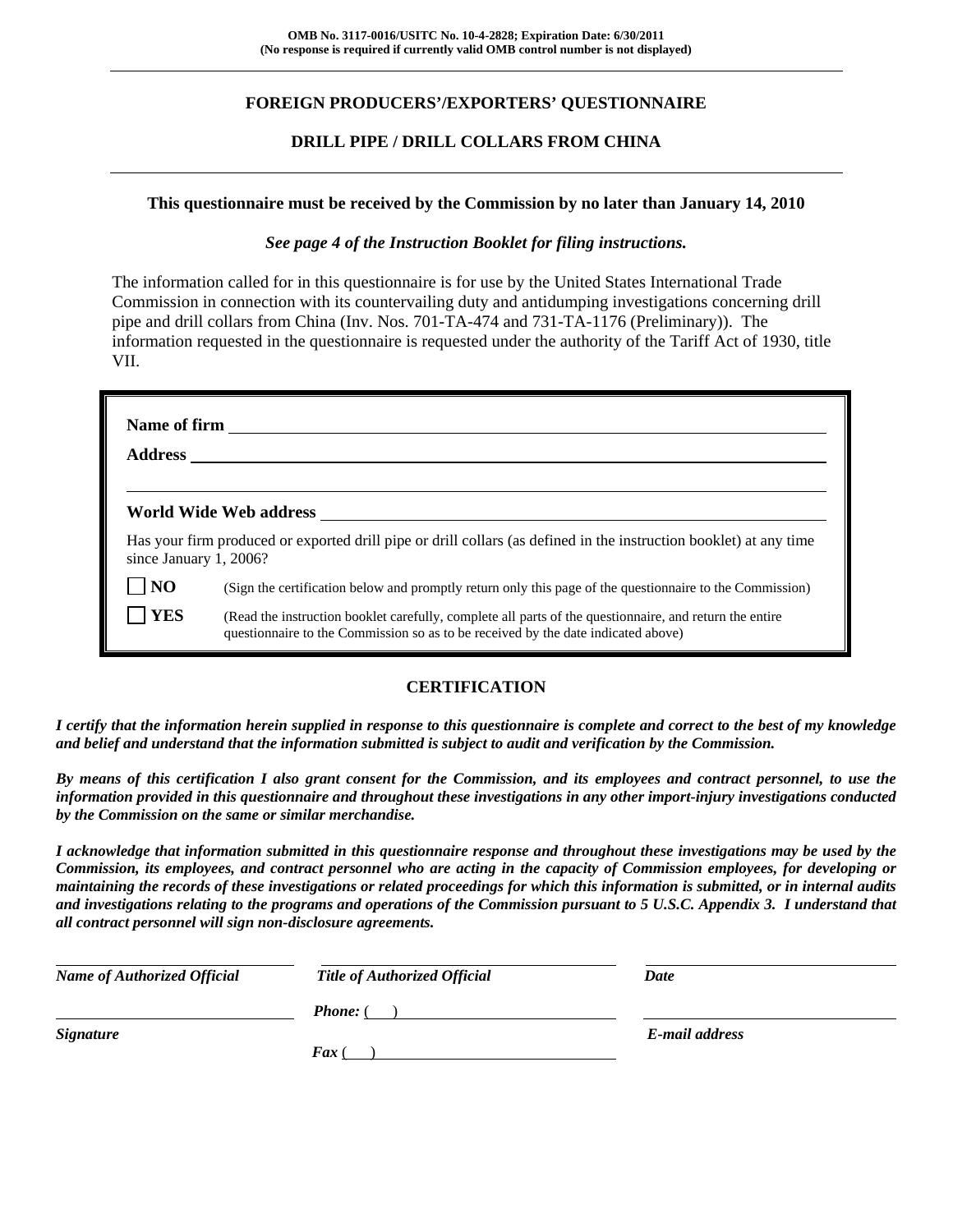## **PART I.—GENERAL INFORMATION**

 $\overline{a}$ 

 $\overline{a}$ 

 $\overline{a}$ 

The questions in this questionnaire have been reviewed with market participants to ensure that issues of concern are adequately addressed and that data requests are sufficient, meaningful, and as limited as possible. Public reporting burden for this questionnaire is estimated to average 20 hours per response, including the time for reviewing instructions, searching existing data sources, gathering the data needed, and completing and reviewing the questionnaire. Send comments regarding the accuracy of this burden estimate or any other aspect of this collection of information, including suggestions for reducing the burden, to the Office of Investigations, U.S. International Trade Commission, 500 E Street, SW, Washington, DC 20436.

I-1a. **OMB statistics**.--Please report below the actual number of hours required and the cost to your firm of preparing the reply to this questionnaire and completing the form.

hours dollars

- I-1b. **OMB feedback**.--We are interested in any comments you may have for improving this questionnaire in general or the clarity of specific questions. Please attach such comments to your response or send them to the above address.
- I-2. **Establishments covered**.--Provide the name and address of establishment(s) covered by this questionnaire (see page 3 of the instruction booklet for reporting guidelines). If your firm is publicly traded, please specify the stock exchange and trading symbol.

I-3a. **U.S. importers**.--Please provide the names, street addresses (not P.O. boxes), contacts, telephone numbers, and e-mail addresses of the **FIVE** largest U.S. importers of your firm's **drill pipe** in 2008.

| No.          | Importer's name | <b>Contact person</b> | E-mail address | Area<br>code and<br>telephone<br>number | Share of<br>your 2008<br>exports<br>(%) |
|--------------|-----------------|-----------------------|----------------|-----------------------------------------|-----------------------------------------|
| 1            |                 |                       |                |                                         |                                         |
| $\mathbf{2}$ |                 |                       |                |                                         |                                         |
| 3            |                 |                       |                |                                         |                                         |
| 4            |                 |                       |                |                                         |                                         |
| 5            |                 |                       |                |                                         |                                         |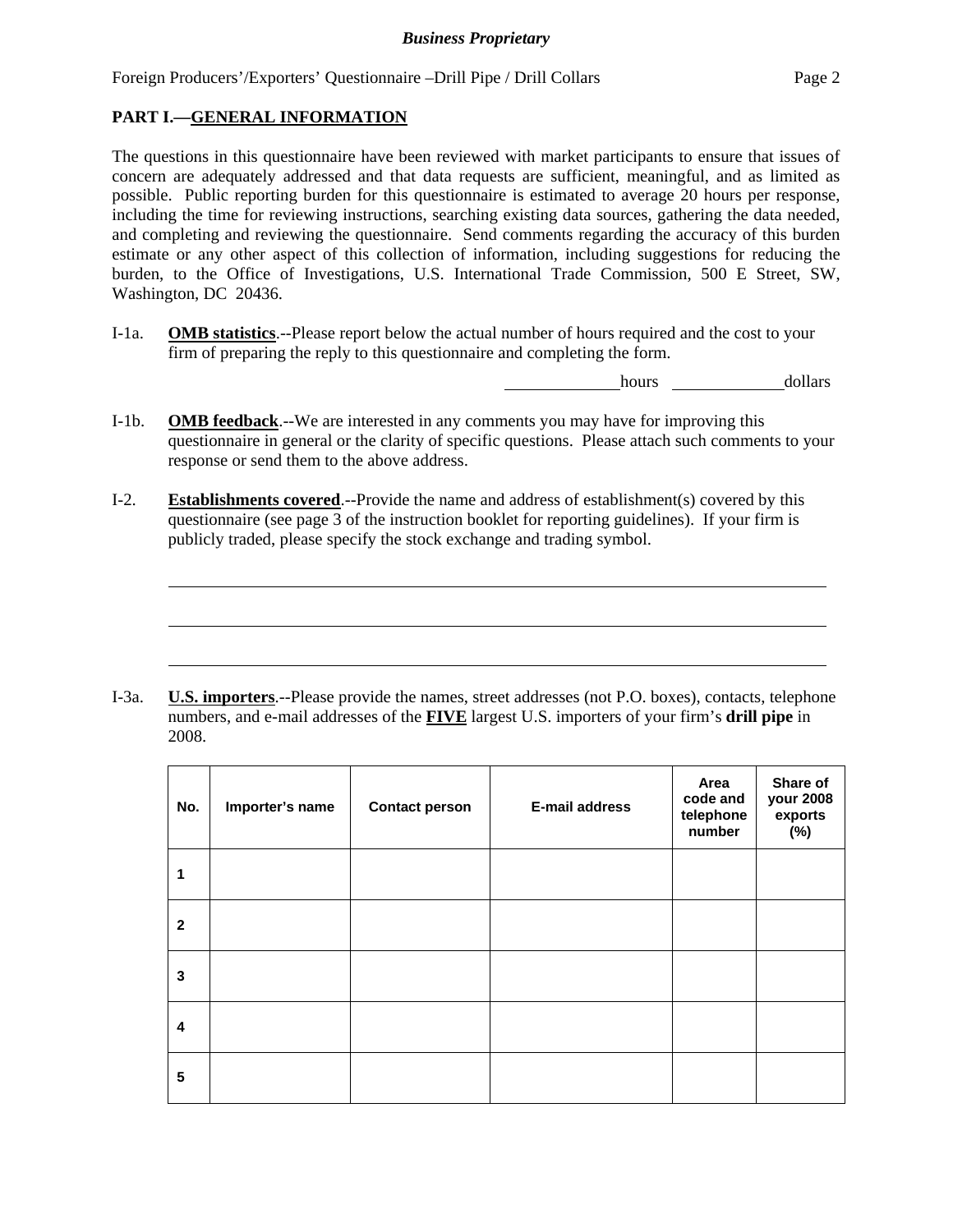## **PART I.--GENERAL INFORMATION***--Continued*

I-3b **U.S. importers**.--Please provide the names, street addresses (not P.O. boxes), contacts, telephone numbers, and e-mail addresses of the **FIVE** largest U.S. importers of your firm's **drill collars** in 2008.

| No.                     | Importer's name | <b>Contact person</b> | <b>E-mail address</b> | Area<br>code and<br>telephone<br>number | Share of<br>your 2008<br>exports<br>(%) |
|-------------------------|-----------------|-----------------------|-----------------------|-----------------------------------------|-----------------------------------------|
| 1                       |                 |                       |                       |                                         |                                         |
| $\mathbf{2}$            |                 |                       |                       |                                         |                                         |
| 3                       |                 |                       |                       |                                         |                                         |
| $\overline{\mathbf{4}}$ |                 |                       |                       |                                         |                                         |
| 5                       |                 |                       |                       |                                         |                                         |

I-4. **Related U.S. producers**.--Does your firm or any related firm produce, have the capability to produce, or have any plans to produce drill pipe or drill collars in the United States or other countries?

 $\overline{a}$ 

 $\overline{a}$ 

 $\overline{a}$ 

 $\overline{a}$ 

 $\overline{a}$ 

 $\overline{a}$ 

 $\Box$  No  $\Box$  Yes--Please name the firm(s) and country(ies) below and, if U.S. producer(s), ensure that they complete the Commission's producer questionnaire (contact Angela Newell for copies of that questionnaire).

- I-5. **Related U.S. importers**.--Does your firm or any related firm import or have any plans to import drill pipe or drill collars into the United States?
	- $\Box$  No  $\Box$  Yes--Please name the firm(s) below and ensure that they complete the Commission's importer questionnaire (contact Angela Newell for copies of that questionnaire).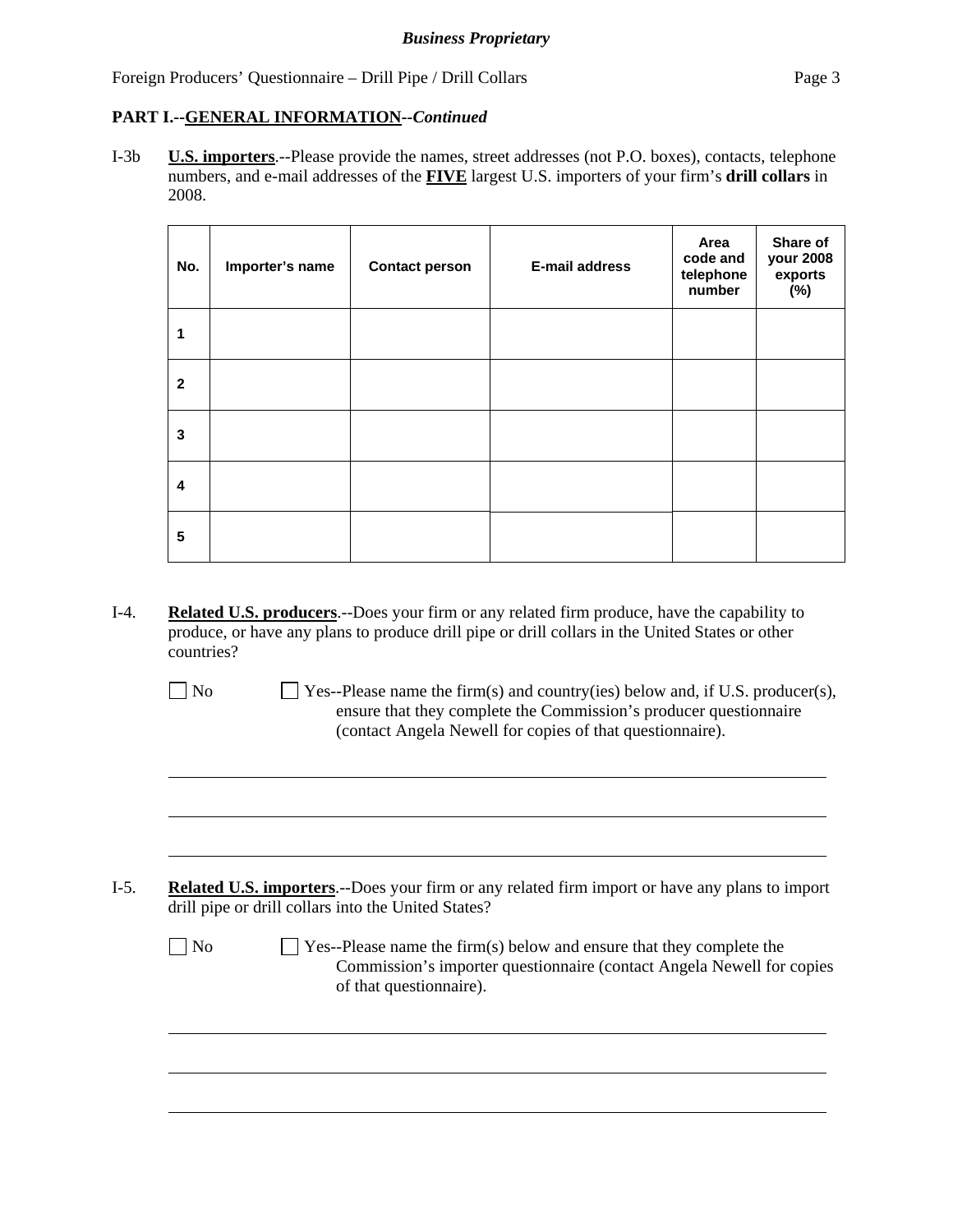### **PART II.--TRADE AND RELATED INFORMATION**

Further information on this part of the questionnaire can be obtained from Angela Newell (202-708-5409, angela.newell@usitc.gov). **Supply all data requested on a calendar-year basis**.

II-1. **Contact information (Trade).--**Who should be contacted regarding the requested trade and related information?

|         | Company contact:                                   |                |                                                                                                                                                                                                       |
|---------|----------------------------------------------------|----------------|-------------------------------------------------------------------------------------------------------------------------------------------------------------------------------------------------------|
|         |                                                    | Name and title |                                                                                                                                                                                                       |
|         |                                                    |                |                                                                                                                                                                                                       |
|         |                                                    | Phone number   | E-mail address                                                                                                                                                                                        |
| $II-2.$ |                                                    |                | <b>Changes in operations.</b> --Please indicate whether your firm has experienced any of the following<br>changes in relation to the production of drill pipe or drill collars since January 1, 2006? |
|         | (check as many as appropriate)                     |                | (please describe)                                                                                                                                                                                     |
|         |                                                    |                |                                                                                                                                                                                                       |
|         |                                                    |                |                                                                                                                                                                                                       |
|         |                                                    |                |                                                                                                                                                                                                       |
|         |                                                    |                |                                                                                                                                                                                                       |
|         |                                                    |                |                                                                                                                                                                                                       |
|         |                                                    |                |                                                                                                                                                                                                       |
|         | prolonged shutdowns or<br>importation curtailments |                |                                                                                                                                                                                                       |
|         | revised labor agreements                           |                |                                                                                                                                                                                                       |
|         | other $(e.g., \text{ technology})$                 |                |                                                                                                                                                                                                       |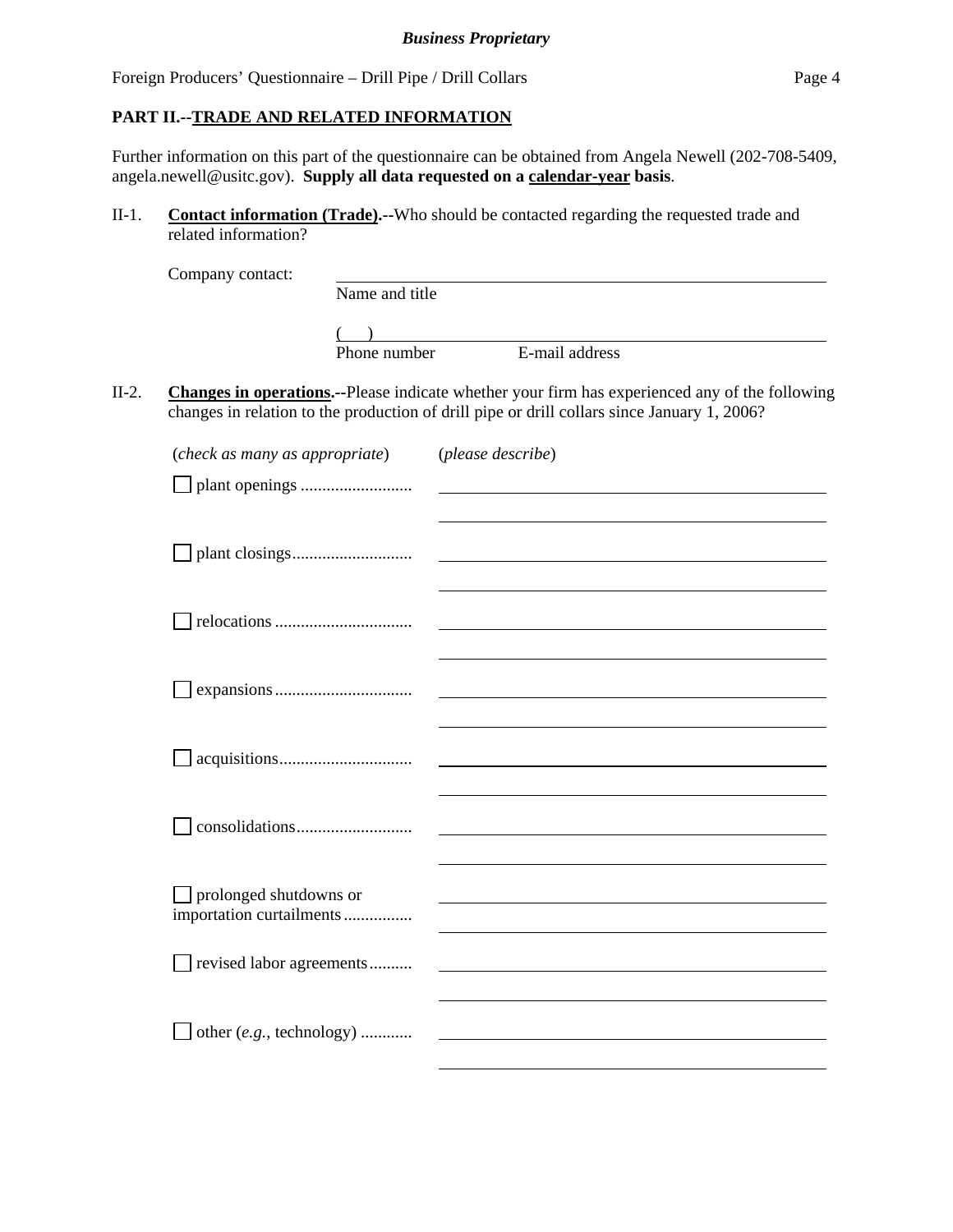## *Business Proprietary*

Foreign Producers' Questionnaire – Drill Pipe / Drill Collars Page 5

Other product(s)

## **PART II.--TRADE AND RELATED INFORMATION***--Continued*

| collars in the future?                                                                                                                                                                                                                                                       | Anticipated changes in operations.--Does your firm anticipate any changes in the character of<br>your operations or organization (as noted above) relating to the production of drill pipe or drill                                                                                                                                                                                       |                                                   |                                              |                   |      |  |
|------------------------------------------------------------------------------------------------------------------------------------------------------------------------------------------------------------------------------------------------------------------------------|-------------------------------------------------------------------------------------------------------------------------------------------------------------------------------------------------------------------------------------------------------------------------------------------------------------------------------------------------------------------------------------------|---------------------------------------------------|----------------------------------------------|-------------------|------|--|
| $\vert$ No                                                                                                                                                                                                                                                                   | Yes-Supply details as to the time, nature, and significance of such changes<br>and provide underlying assumptions, along with relevant portions of<br>business plans or other supporting documentation that address this<br>issue. Include in your response a specific projection of your firm's<br>capacity to produce drill pipe or drill collars (in short tons) for<br>2008 and 2009. |                                                   |                                              |                   |      |  |
| <b>Same equipment, machinery, and workers.</b> --Has your firm since 2006 produced, or does your<br>firm anticipate producing in the future, other products on the same equipment and machinery<br>used in the production of drill pipe or drill collars?<br>  No<br>Product | Yes--List the following information and report your firm's combined<br>production capacity and production of these products and drill pipe or<br>drill collars in the periods indicated.<br>Period                                                                                                                                                                                        |                                                   | <b>Basis for allocation of capacity data</b> |                   |      |  |
|                                                                                                                                                                                                                                                                              |                                                                                                                                                                                                                                                                                                                                                                                           | (Quantity in short tons)<br><b>Calendar years</b> |                                              | January-September |      |  |
| Item                                                                                                                                                                                                                                                                         | 2006                                                                                                                                                                                                                                                                                                                                                                                      | 2007                                              | 2008                                         | 2008              | 2009 |  |
| <b>Overall Production Capacity</b>                                                                                                                                                                                                                                           |                                                                                                                                                                                                                                                                                                                                                                                           |                                                   |                                              |                   |      |  |
| <b>Production of:</b>                                                                                                                                                                                                                                                        |                                                                                                                                                                                                                                                                                                                                                                                           |                                                   |                                              |                   |      |  |
| Drill pipe (standard weight)                                                                                                                                                                                                                                                 |                                                                                                                                                                                                                                                                                                                                                                                           |                                                   |                                              |                   |      |  |
| Drill pipe (heavy weight)                                                                                                                                                                                                                                                    |                                                                                                                                                                                                                                                                                                                                                                                           |                                                   |                                              |                   |      |  |
| Drill collars                                                                                                                                                                                                                                                                |                                                                                                                                                                                                                                                                                                                                                                                           |                                                   |                                              |                   |      |  |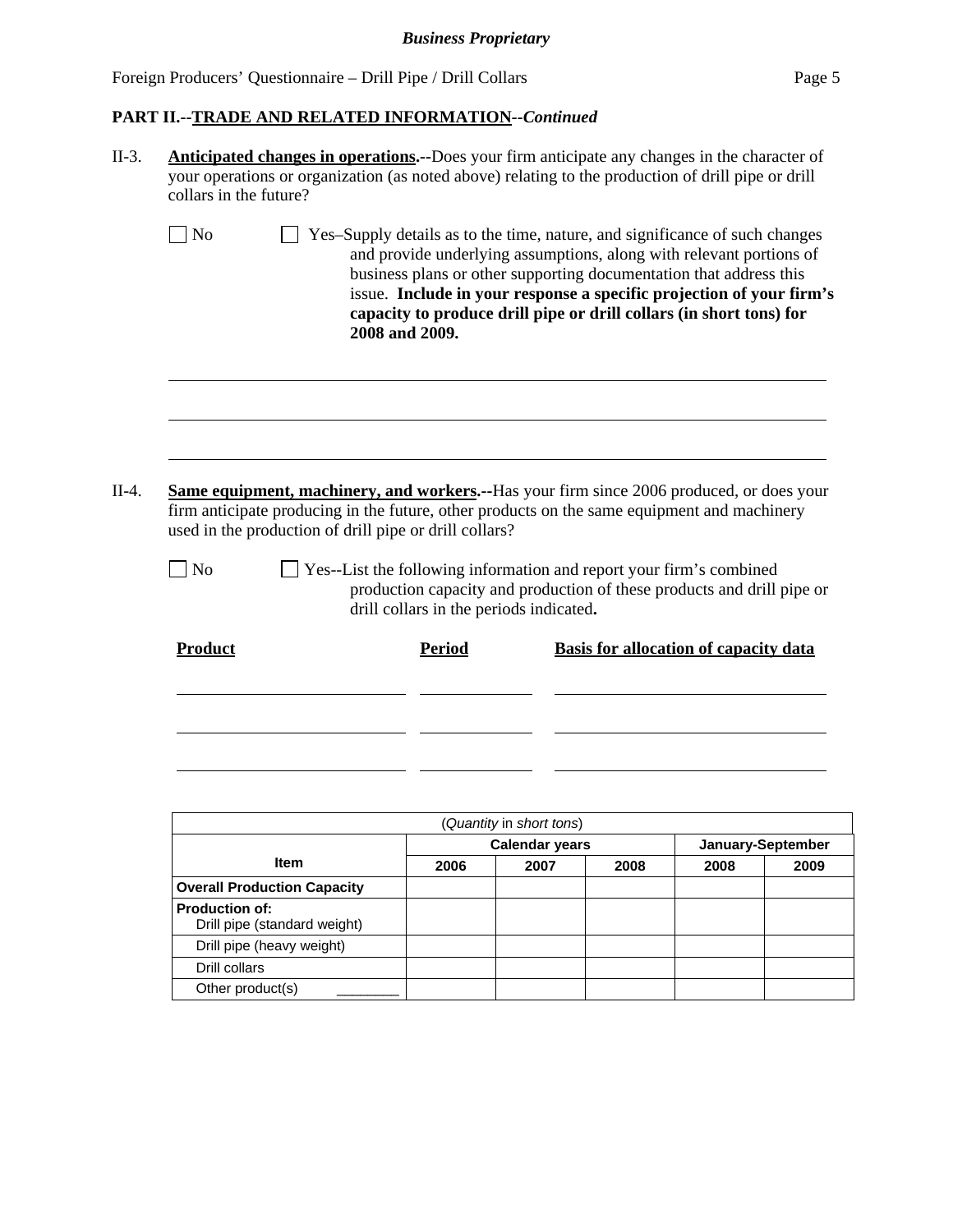## **PART II.--TRADE AND RELATED INFORMATION***--Continued*

| $II-5.$           | <b>Constraints on production.</b> --Please describe the constraint(s) that set the $limit(s)$ on your<br>production capacity.                                                                                                                                                      |
|-------------------|------------------------------------------------------------------------------------------------------------------------------------------------------------------------------------------------------------------------------------------------------------------------------------|
|                   |                                                                                                                                                                                                                                                                                    |
| $II-6.$           | Production shifting.--Is your firm able to switch production between drill pipe or drill collars<br>and other products in response to a relative change in the price of drill pipe or drill collars vis-a-<br>vis the price of other products, using the same equipment and labor? |
|                   | $\log$<br>Yes---Please identify the other products, the approximate time and cost<br>involved in switching, and the minimum relative price change required<br>for your firm to switch production to or from drill pipe or drill collars.                                           |
|                   |                                                                                                                                                                                                                                                                                    |
|                   |                                                                                                                                                                                                                                                                                    |
| $II-7.$           | Share of sales.--What percentage of your firm's total sales in its most recent fiscal year was<br>represented by sales of drill pipe or drill collars?                                                                                                                             |
|                   | Drill pipe: <u>_____</u> Percent                                                                                                                                                                                                                                                   |
|                   | Drill collars: Percent                                                                                                                                                                                                                                                             |
| II-8a.<br>$I-3$ ? | Inventories in the United States / drill pipe.--Has your firm, since 2006, maintained any<br>inventories of drill pipe in the United States (not including inventories held by firms identified in question                                                                        |
|                   | $\log$<br>$\Box$ Yes--Report the quantity of such end-of-period inventories below.                                                                                                                                                                                                 |
|                   | $\mathbf{r}$ and $\mathbf{r}$ and $\mathbf{r}$ and $\mathbf{r}$                                                                                                                                                                                                                    |

| (Quantity in short tons) |                                      |  |  |  |  |  |  |
|--------------------------|--------------------------------------|--|--|--|--|--|--|
|                          | Calendar year<br>January-September   |  |  |  |  |  |  |
| Item                     | 2008<br>2006<br>2009<br>2007<br>2008 |  |  |  |  |  |  |
| Inventory                |                                      |  |  |  |  |  |  |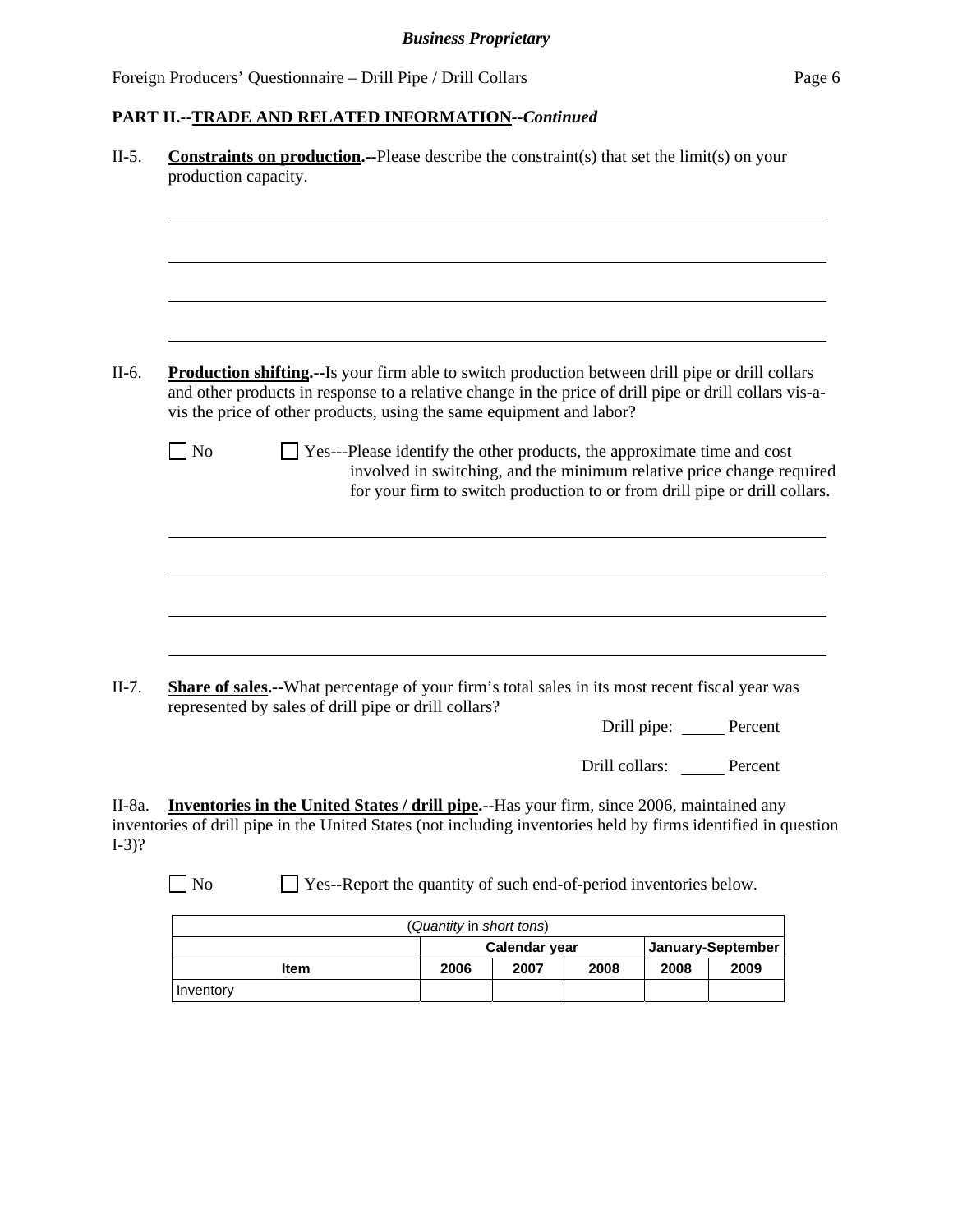#### *Business Proprietary*

Foreign Producers' Questionnaire – Drill Pipe / Drill Collars Page 7

#### **PART II.--TRADE AND RELATED INFORMATION***--Continued*

II-8b. **Inventories in the United States / drill collars.--**Has your firm, since 2006, maintained any inventories of drill collars in the United States (not including inventories held by firms identified in question I-3)?

No Ses--Report the quantity of such end-of-period inventories below.

| (Quantity in short tons)           |                                      |  |  |  |  |  |
|------------------------------------|--------------------------------------|--|--|--|--|--|
| January-September<br>Calendar year |                                      |  |  |  |  |  |
| <b>Item</b>                        | 2008<br>2009<br>2006<br>2007<br>2008 |  |  |  |  |  |
| Inventory                          |                                      |  |  |  |  |  |

II-9. **Third country trade actions**.--Is the drill pipe or drill collars exported by your firm subject to antidumping findings or remedies in any WTO-member countries?

 $\Box$  No  $\Box$  Yes--List the products(s), countries affected, and the date of such findings/remedies.

| <b>Product</b> | <b>Country</b> | <b>Date</b> |
|----------------|----------------|-------------|
|                |                |             |
|                |                |             |
|                |                |             |
|                |                |             |
|                |                |             |
|                |                |             |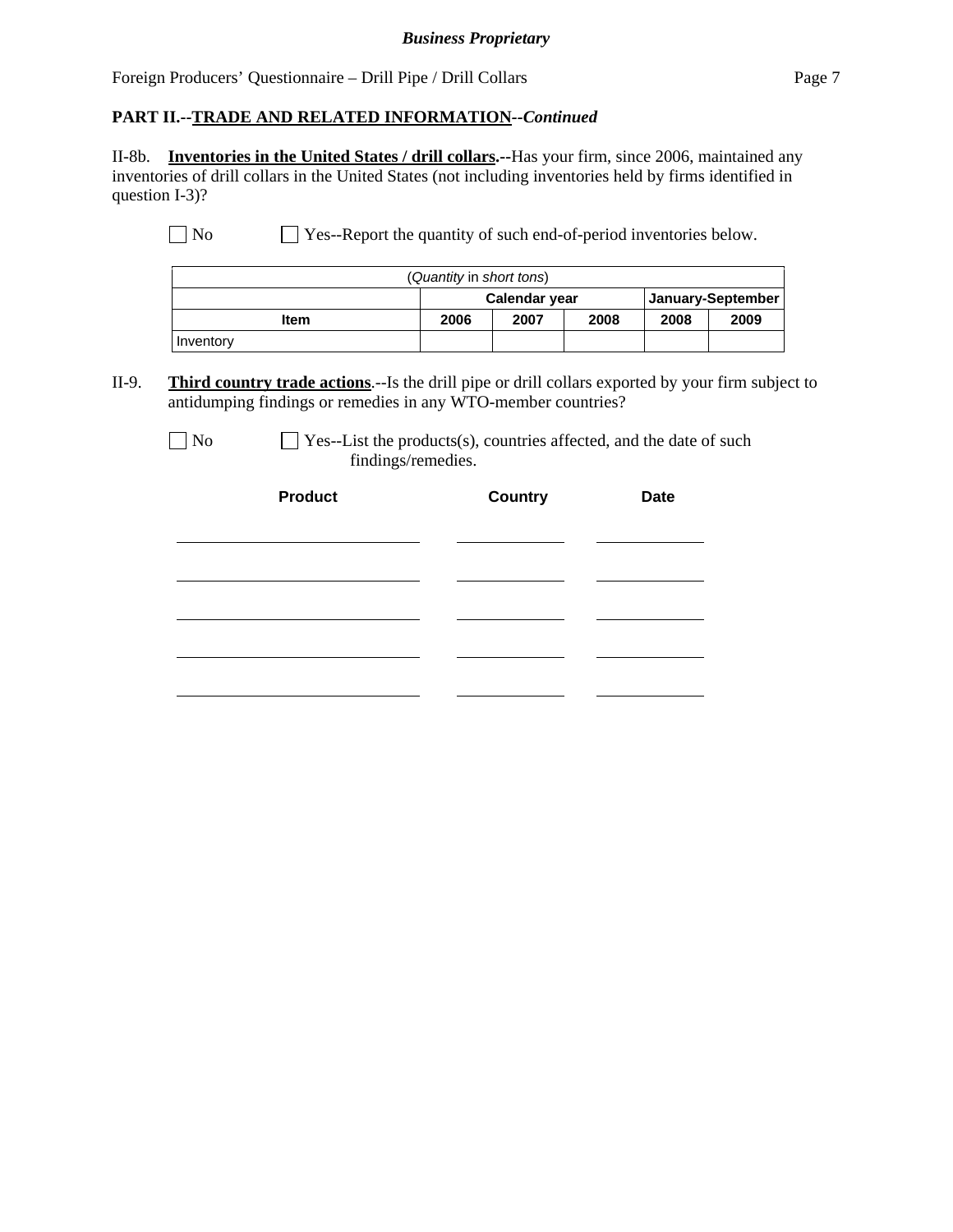### **PART II.--TRADE AND RELATED INFORMATION***--Continued*

II-10a. Report your firm's production capacity, production, shipments, and inventories related to the production of **drill pipe** in your establishment(s) in China during the specified periods. (See definitions in the instruction booklet.)

# **CHINA**

| <b>Quantity (in short tons)</b>                                                                                                                                                                                                                                              |         |      |                          |                   |      |      |                          |
|------------------------------------------------------------------------------------------------------------------------------------------------------------------------------------------------------------------------------------------------------------------------------|---------|------|--------------------------|-------------------|------|------|--------------------------|
|                                                                                                                                                                                                                                                                              |         |      | <b>Actual experience</b> |                   |      |      |                          |
|                                                                                                                                                                                                                                                                              |         |      |                          | January-September |      |      | Projections <sup>1</sup> |
| Item                                                                                                                                                                                                                                                                         | 2006    | 2007 | 2008                     | 2008              | 2009 | 2009 | 2010                     |
| Average production capacity $2$                                                                                                                                                                                                                                              |         |      |                          |                   |      |      |                          |
| Beginning-of-period inventories <sup>3</sup>                                                                                                                                                                                                                                 |         |      |                          |                   |      |      |                          |
| <b>Production</b> <sup>4</sup>                                                                                                                                                                                                                                               |         |      |                          |                   |      |      |                          |
| <b>Shipments:</b>                                                                                                                                                                                                                                                            |         |      |                          |                   |      |      |                          |
| <b>Internal consumption/transfers</b>                                                                                                                                                                                                                                        |         |      |                          |                   |      |      |                          |
| Home market sales                                                                                                                                                                                                                                                            |         |      |                          |                   |      |      |                          |
| <b>Exports to--</b>                                                                                                                                                                                                                                                          |         |      |                          |                   |      |      |                          |
| <b>United States</b> <sup>5</sup>                                                                                                                                                                                                                                            |         |      |                          |                   |      |      |                          |
| All other export markets <sup>6</sup>                                                                                                                                                                                                                                        |         |      |                          |                   |      |      |                          |
| <b>Total exports</b>                                                                                                                                                                                                                                                         |         |      |                          |                   |      |      |                          |
| <b>Total shipments</b>                                                                                                                                                                                                                                                       |         |      |                          |                   |      |      |                          |
| <b>End-of-period inventories</b>                                                                                                                                                                                                                                             |         |      |                          |                   |      |      |                          |
| $1$ Please explain the basis for your projections.                                                                                                                                                                                                                           |         |      |                          |                   |      |      |                          |
| $2$ The production capacity (see definitions in instruction booklet) reported is based on operating $\_\_$ hours per week, $\_\_$<br>weeks per year. Please describe the methodology used to calculate production capacity, and explain any changes in<br>reported capacity. |         |      |                          |                   |      |      |                          |
| <sup>3</sup> Reconciliation of data.--Please note that the quantities reported above should reconcile as follows: beginning-of-period<br>inventories, plus production, less total shipments, equals end-of-period inventories. Do the data reported reconcile?               |         |      |                          |                   |      |      |                          |
| □ No--Please explain: <u>_____________________</u><br>∐ Yes                                                                                                                                                                                                                  |         |      |                          |                   |      |      |                          |
| <sup>4</sup> Please estimate the percentage of total production of drill pipe in China accounted for by your firm's production in 2008.<br>Percent                                                                                                                           |         |      |                          |                   |      |      |                          |
| <sup>5</sup> Please estimate the percentage of total exports to the United States of drill pipe from China accounted for by your firm's<br>exports in 2008.                                                                                                                  |         |      |                          |                   |      |      |                          |
|                                                                                                                                                                                                                                                                              | Percent |      |                          |                   |      |      |                          |
| $6$ Identify principal other export markets.                                                                                                                                                                                                                                 |         |      |                          |                   |      |      |                          |